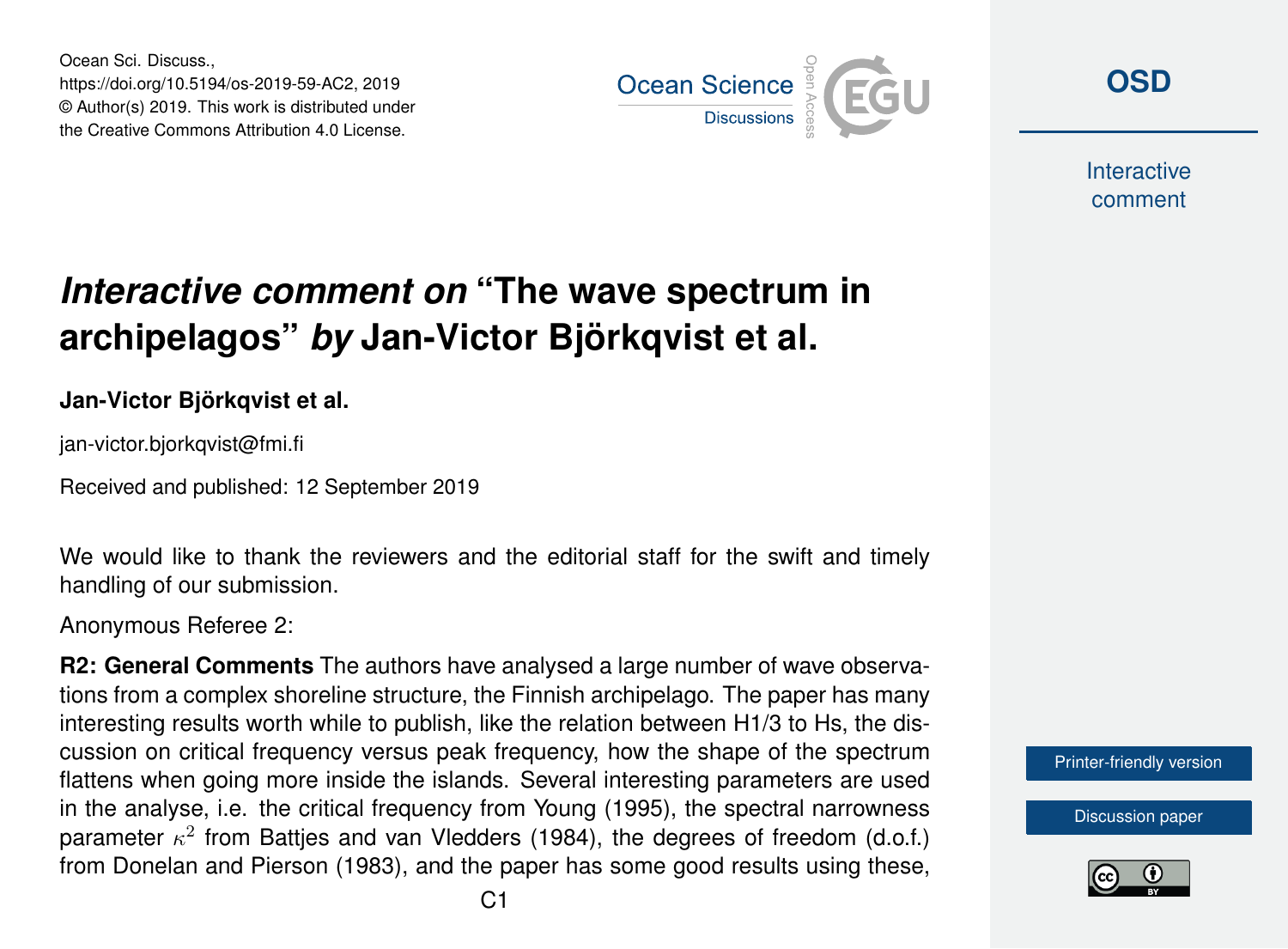certainly worth while to publish.

*Our response:Thank you for putting in the effort to grasp our paper correctly even though it was lacking in clarity. It is greatly appreciated.*

**R2: General Comments (continued)** But the paper is difficult to read. It needs a considerable rebuilding. Motivation is only vaguely mentioned in between a number of references to different papers showing the authors have done a good research in this analysis. The database seems to have important weaknesses. The data in the inner and sheltered zones have average Hs of around 20 cm decreasing to 2-5 cm. And it seems they are measured with buoys with 40 cm diameter. With sampling frequency 1.28 Hz. And the measuring period is only 14-31 days for these. Can such measurements be at all reliable? The authors do deal in what is a second part of the paper with mostly with T2 versus GoF, where measuring period is 2-3 years. But this should be more clearly stated in the paper.

*Our response: We have rewritten certain parts of the manuscript for clarity. General motivation has been added to the introduction (page 2, lines 24-30). The approach using only the T2 data has been clarified on page 13, lines 25-30. The discussion part of the paper has been mostly rewritten to focus less on technical issues and instead do more to give the reader a possibility to grasp the meaning of our results.*

*The possible problems of the most sheltered locations (S1-S4) were also raised by Referee 1 (please also see our response to that comment). It is true that these measurements are not completely reliable, which can be seen by the mismatch to the other locations in the quantifying numbers in Table 2. This is one of the reasons we used the data from T2, as you pointed out. The short measurement periods are undoubtedly a limitation, but no better data set for archipelagos exist.*

*We still want to point out that there are two things that increase our trust in that the data is good enough to draw the conclusions we are drawing: i) the transition in Figure 2 presents a gradual and stable transformation of the mean spectral shape. An*

**[OSD](https://www.ocean-sci-discuss.net/)**

**Interactive** comment

[Printer-friendly version](https://www.ocean-sci-discuss.net/os-2019-59/os-2019-59-AC2-print.pdf)

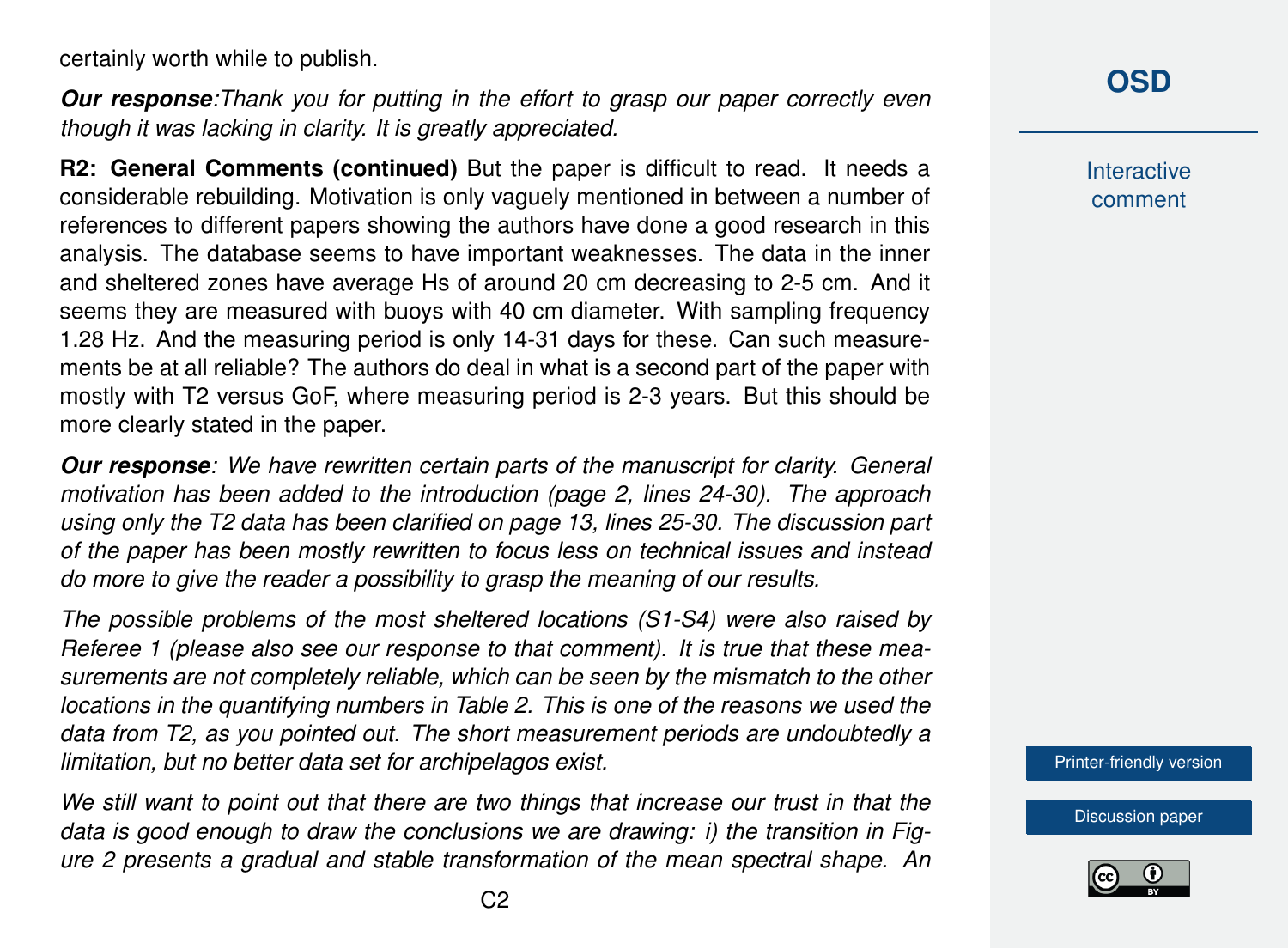*instability in these averaged shapes would be a symptom of an insufficient amount of data. ii) the locations T1 and T2 are (geographically) close to each other, and their mean spectral shape are very similar even though T1 is the smallest data set and T2 is the largest. Also the quantifying numbers in Table 2 between T1 and T2 are quite consistent compared to more/less sheltered locations.*

*We have edited the manuscript to clearly present and discuss the limitations of our data set and how our analysis methods are chosen to minimize the problems (page 12, line 13; page 13, lines 20-30 and page 27 lines 10-18).*

**R2: Specific Comments** The paper should be rewritten for an easier access of results to community. Only a few comments are given here.

*Our response: We have rewritten the manuscript to the best of our ability by taking into account the relevant comments you have presented. Especially the discussion part of the paper should now aid in giving a better understanding of our results.*

**R2**: Regarding motivation: It is believed that questions to answer is how much of offshore wave energy enters through the islands, and in what form (distribution in frequency, spectral shape...). Reduction factors are mentioned, without saying how many cases are involved. How is low frequency energy reduced inside the archipelago?

*Our response: The question is not exactly how the low frequency energy is reduced, but how the propagated low frequency energy compares to the local fetch limited wave system. Even though the energy at the spectral peak in the GoF is heavily attenuated (even to practically 0 for the sheltered location), the relative amount of "long waves" to the local wave system is still larger in the sheltered areas. In other words, in the open sea areas there is no significant contribution from waves longer than the peak. In the archipelago there exists a significant amount of energy in waves that are longer than the local fetch-limited waves. An absolute attenuation goes hand in hand with a relative enhancement.*

**[OSD](https://www.ocean-sci-discuss.net/)**

**Interactive** comment

[Printer-friendly version](https://www.ocean-sci-discuss.net/os-2019-59/os-2019-59-AC2-print.pdf)

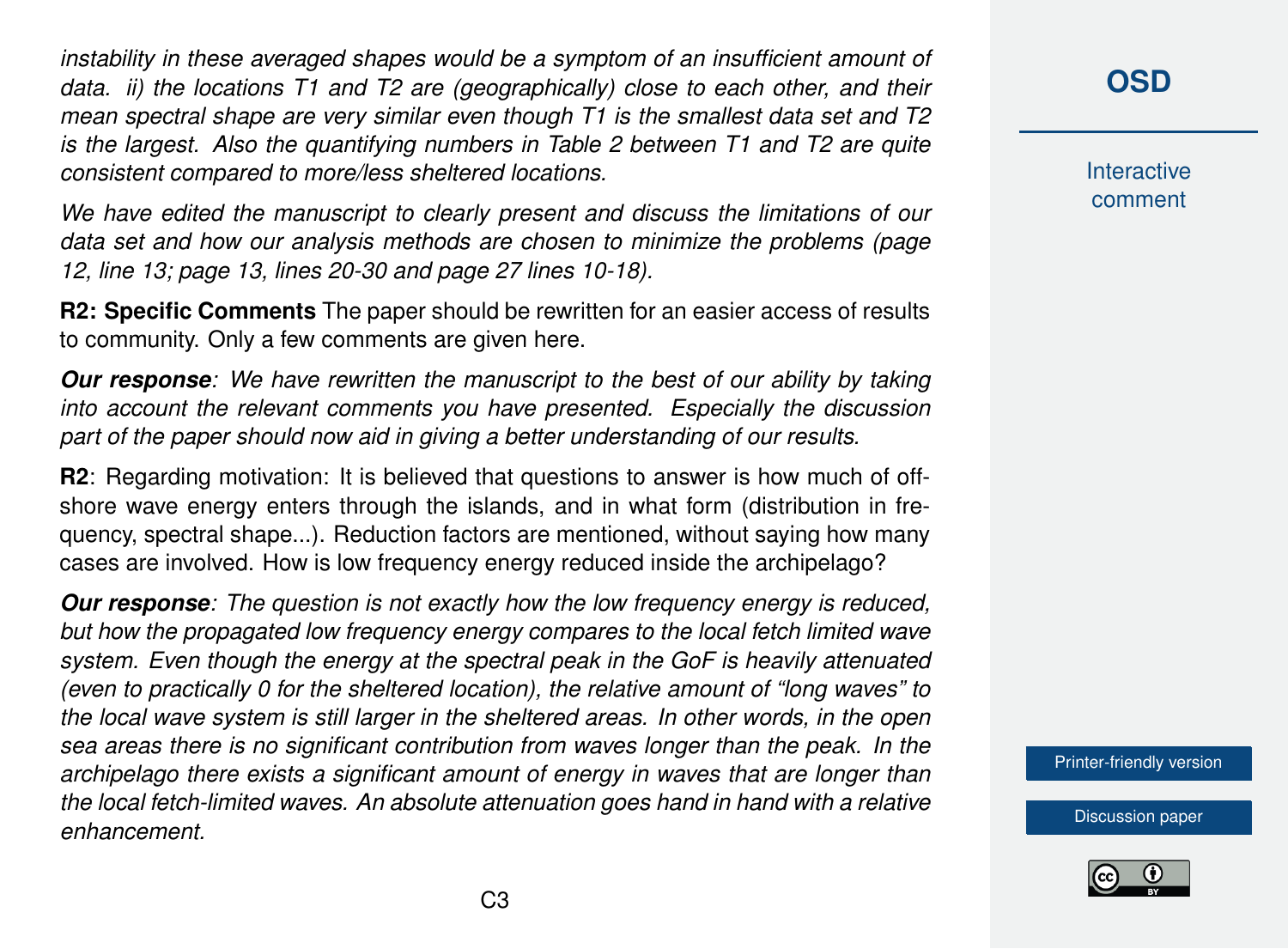*While attenuation factors for different fixed frequencies could be calculated, they would not be very informative for the main question of the spectral shape, since the local wave field is not constant throughout the archipelago. Our attempt to capture the relevant features of the spectral transformation is the narrowness parameter. A full description of the problem would require a parameterization of the archipelago wave spectrum, perhaps using the characteristic frequency, the total energy, and some spectral width parameter. This is, however, not a trivial question, which is why it was left unsolved in this paper. We hope to be able to completely resolve the issue of fitting an analytical parameterized function to our data in upcoming studies. This issue is discussed in Section 5.2 of the discussion.*

*The attenuation coefficients given in Section 2.5 were not meant to be used for any deeper analysis, but were only used to check that our a priori guess of how the sites should be divided up was not completely unreasonable. The results of Fig. 2 and Table 2 further show that the grouping was consistent, and provides a much more elaborate quantification of the spectral evolution than simple attenuation coefficients.*

**R2**: The paper is difficult to read for several reasons. Site description: an overview map is needed for the understanding of fetches. I would suggest one with only land contours, and perhaps the 40m and 80m isolines would help, covering the area of importance for the GOF and T2 point. The map in figure 1 is difficult to 'read' because land has a colour difficult to identify in between strong variations in depth.

*Our response:Thank you for your suggestion. We think the map in Figure 1 gives a good overview, so we are reluctant to remove it. We have, however, added a blow up of the T2 region with only a couple of isolines (Fig. 2). The land has also been changed to green so that it is not confused with the depth variations.*

**R2**: The overview of the database in Table 1 comes too late. Names of stations are given in the text here and there, the identifications ('T1', 'T2') would help to be given together with the names.

**Interactive** comment

[Printer-friendly version](https://www.ocean-sci-discuss.net/os-2019-59/os-2019-59-AC2-print.pdf)

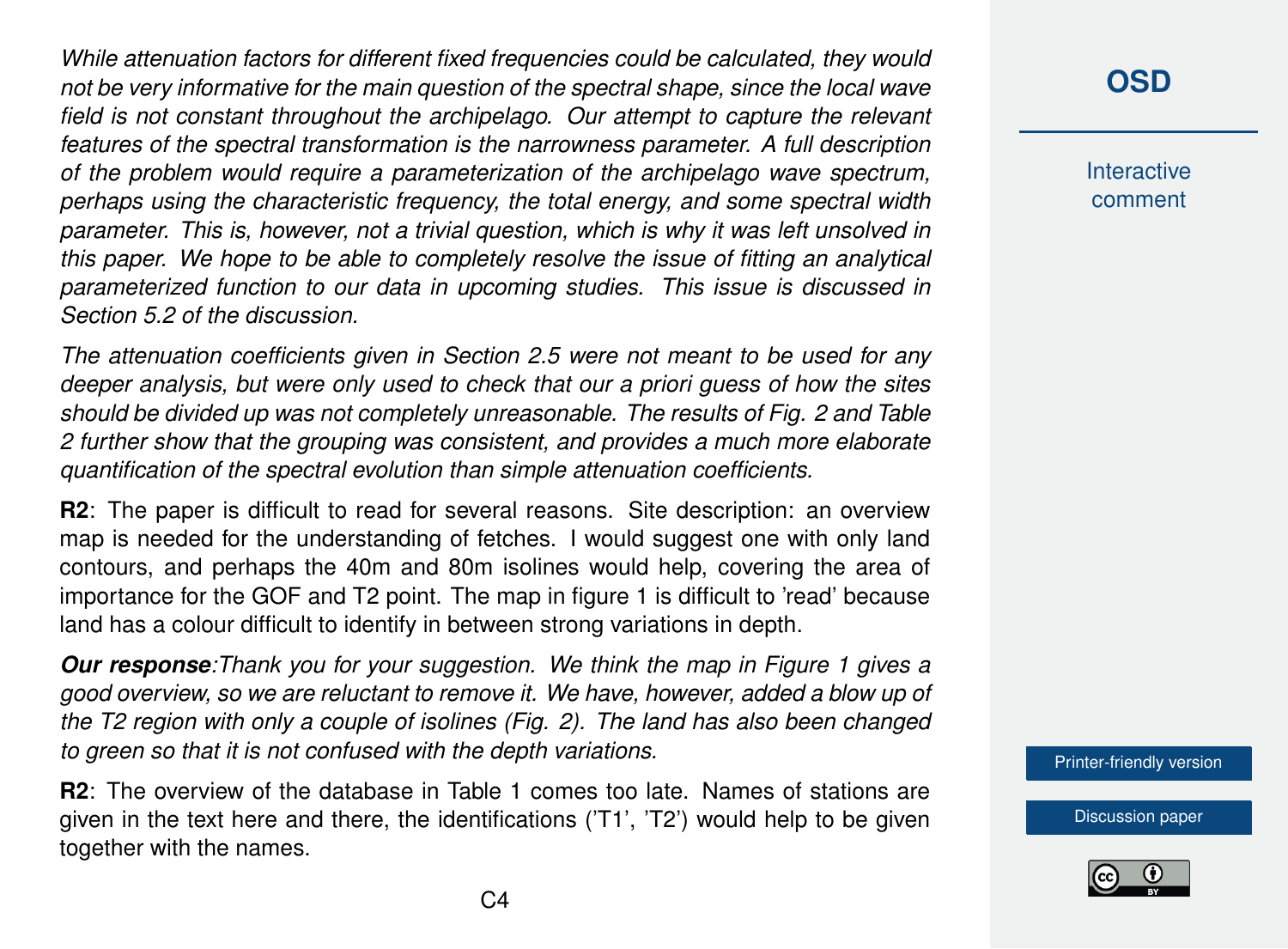*Our response:We have added the reference to Table 1 already in the first sentence of section 2.1 (page 3). We have also moved the place of the table to be earlier in the manuscript, but the exact layout will be decided in production. We have added the identification codes to the names where they were missing in the text.*

**R2**: Database: What conditions do we have in general at the two sites with wind measure- ments, a) for the 2-3 year period in last part of paper, and in the periods where the inner sites are included.

*Our response: This information has been provided in the manuscript (page 5 lines 8-9) and as two extra columns in Table 1.*

## **Other changes in the manuscript:**

1) *Page 7: We added a subscript "BFI" to the variables* α *and* β *in Eq. (13), since the variable* β *is used in Eq. (14) in a difference context. The variable* α *is used in another context in Eq. (19).*

2) *Page 8: We have changed the normalization of the spectra slightly by defining the*  $\mathsf{coefficient}\,\beta$  as a mean over  $E(f)f^4$  instead of a mean over only  $E(f)$ . This has no real *consequences for the results (which can be seen from the redrawn Figures 2 and 3), but this approach is slightly more flexible. From a theoretical point of view the averaging can now be done over different frequency intervals for each spectrum, if we know that* a f<sup>-4</sup> tail exists. While we use a fixed frequency in this paper, we wanted to introduce *this slightly more general method since it might turn out to be useful in later studies, and our upcoming results will then be more consistent with the current ones.*

3) *We added the information that two of the measurement sites were made for research purposes outside the commissioned work by the City of Helsinki. This has no consequences for the paper, but we wanted to represent the data more accurately (page 3 lines 12-14).*

4) *We corrected that the Harmaja wind station is 2 km from the Suomenlinna (T2) wave*

**[OSD](https://www.ocean-sci-discuss.net/)**

**Interactive** comment

[Printer-friendly version](https://www.ocean-sci-discuss.net/os-2019-59/os-2019-59-AC2-print.pdf)